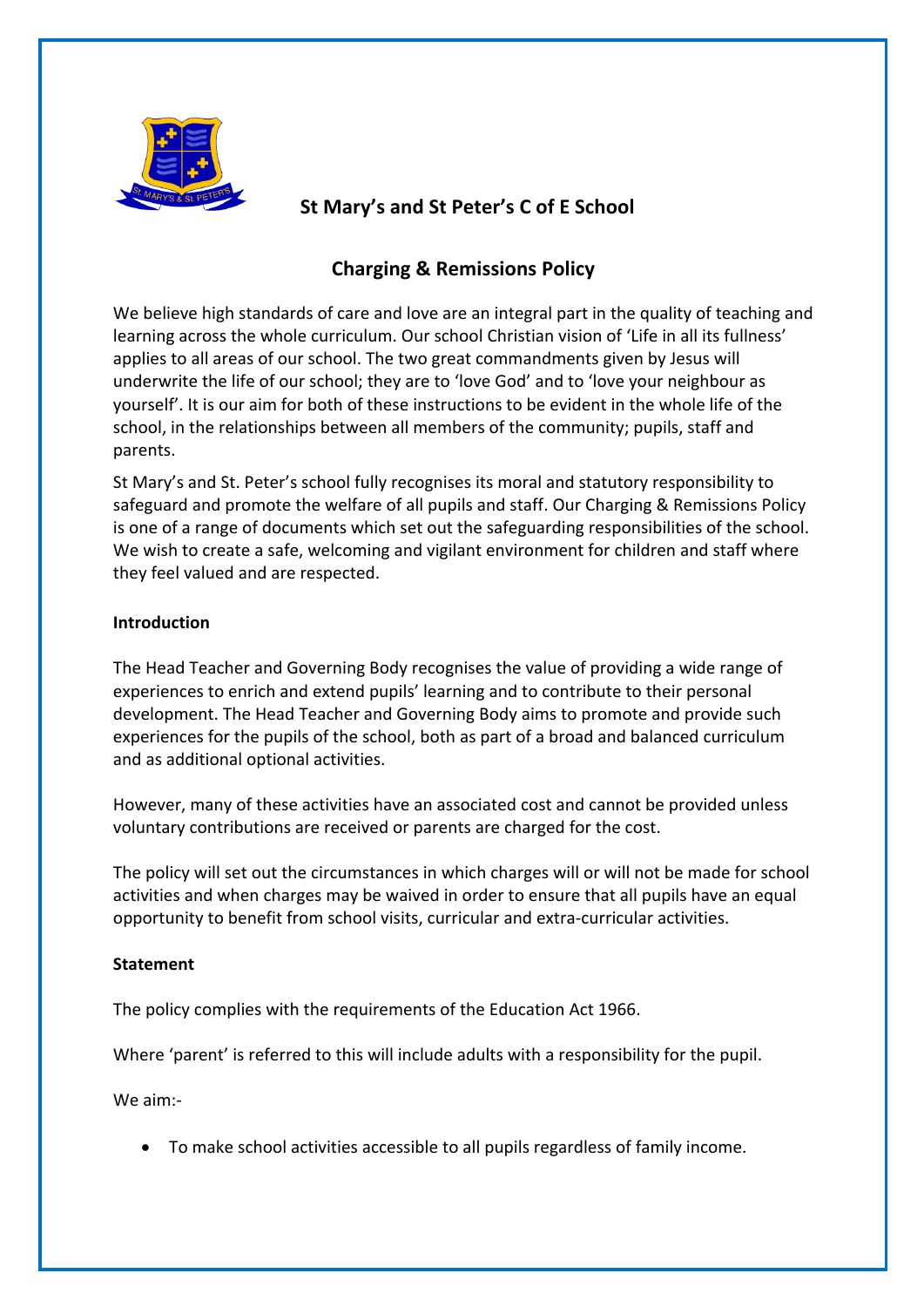- To encourage and promote external activities which give added value to the curriculum.
- To provide a process which allows activities to take place at a minimum cost to parents, pupils and the school.
- To respond to the wide variations in family income while not adding additional unexpected burdens to the school budget.

## **Legislation – Educational During School Hours**

The DfE in its guidance to School Governors states that "education provided during school hours must be free. The definition of "education" includes materials, equipment and transport provided in school hours by school to carry pupils between the school and an activity." It goes on to advise that "although schools cannot charge for school time activities, they still invite parents and others to make voluntary contributions (in cash or in kind)".

When additional costs are incurred by St Mary's & St Peter's Primary School to enhance the curriculum opportunities for the pupils, parents may be requested to make voluntary contributions. However, no pupil will be left out of an activity because his or her parents cannot or will not make a contribution of any kind.

## **Education Outside of School Hours**

The DfE in its guidance to School Governors states that "Parents can only be charged for activities that happen outside school hours when these activities are not a necessary part of the National Curriculum or religious education. No charge can be made for activities that are an essential part of the syllabus for an approved examination. Charges may be made for other activities that happen outside school hours if parents agree to pay. The Education Reform Act 1988 described activities, which can be charged for as "optional extras".

## **Remissions**

To ensure that access to activities reflects intentions, St Mary's & St Peter's Primary School will implement the following Remissions Policy. The fundamental aim of this policy is to ensure that all pupils gain fully from everything that the school is able to offer them and is based on an understanding of the relationship between low income, entitlement and access. This policy takes into account the very real and persistent difficulties which people on low income have in meeting the costs of educational activities for their children.

Where parents are in receipt of Income Support, Income Based Jobseekers Allowance, Support under part IV of the Immigration and Asylum Act 1999 or Child Tax Credit (provided that Working Tax Credit is not also received), the Governing Body will observe its statutory requirement to remit in full the cost of board and lodgings for any residential activity that the school organised for the pupil if the activity is deemed to take place within school hours.

There may be cases of family hardship which make it difficult for pupils to take part in other particular activities for which a charge is made. When arranging a chargeable activity the governing body will invite parents to apply in confidence for the remission of charges in part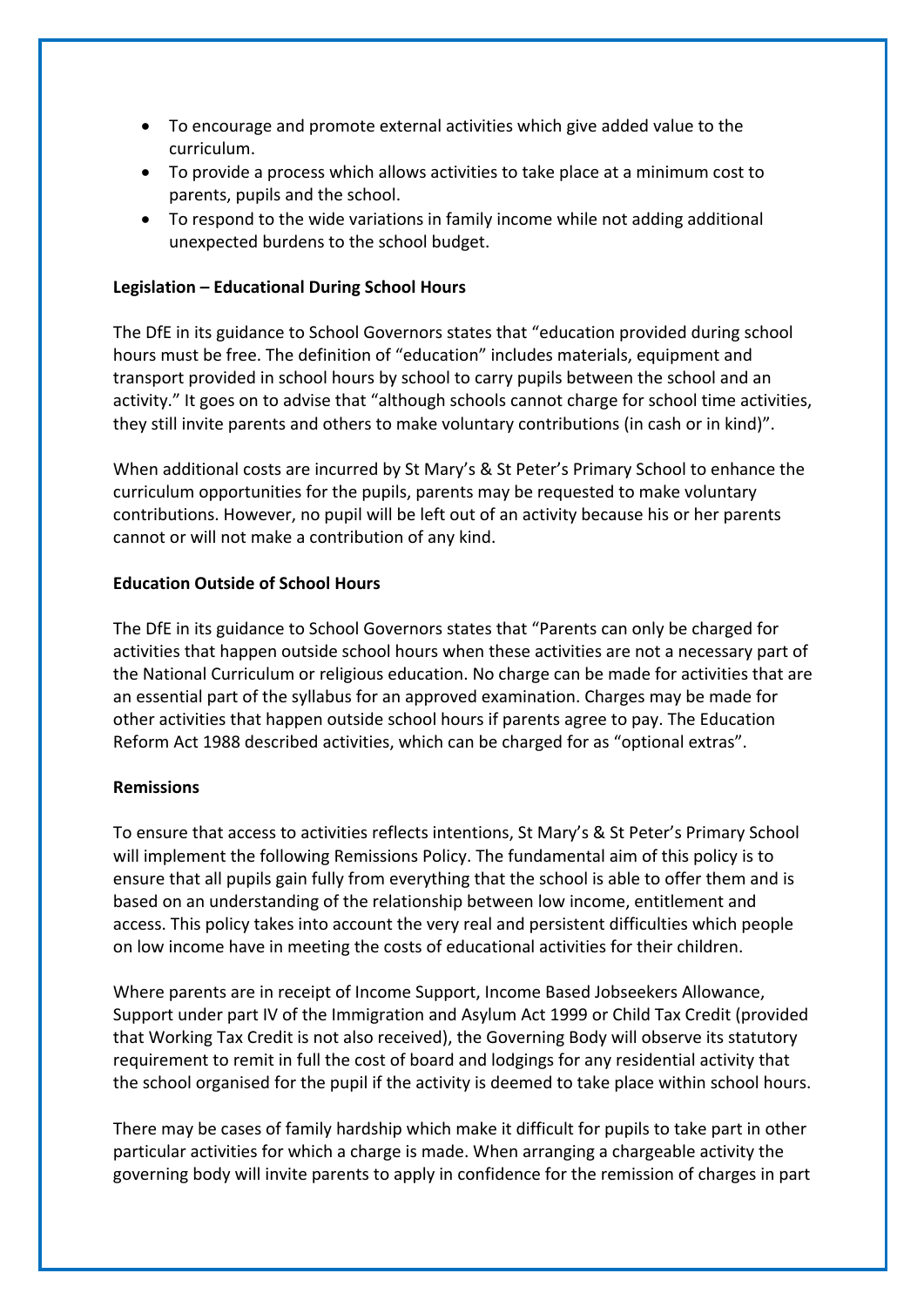or in full. Authorisation of remission will be made by the Head Teacher in consultation with the Chair of Governors.

## **Data Protection of Pupils and Families**

Teachers will ensure that these children are not publicly identified and stigmatised. This is particularly important as the fear of stigmatisation is often a key element in the non-take up of Free School Meals. This will be accomplished by developing methods of collecting voluntary charges or dinner money, which do not identify children who do not contribute. Termly contributions towards School Fund will be requested at the start of every term through the school newsletter.

## **Contributions**

Voluntary contributions may be requested to help with providing activities even though they may be part of the normal school day or part of the National Curriculum.

If voluntary contributions are requested for an activity it should be clearly understood that there is no obligation to contribute and that if the parent is unable or unwilling to pay, the child will not be excluded from the activity.

# **If sufficient contributions are not received the activity may be cancelled.**

## **Charges:**

The Governing Body reserves the right to make a charge for the activities and items detailed below:

- Trips which are not part of the school curriculum or are outside the school day (i.e. Weekend residential).
- After school and pre-school clubs.
- Music tuition if it is not required for the National Curriculum and is provided for an individual pupil or for groups of pupils.
- Damage to school property the cost of replacing any items, such as a broken window or defaced, damaged or lost book, where this is a result of a pupil's behaviour.
- Damage to books (Reading scheme).
- School meals unless entitled to free school meals.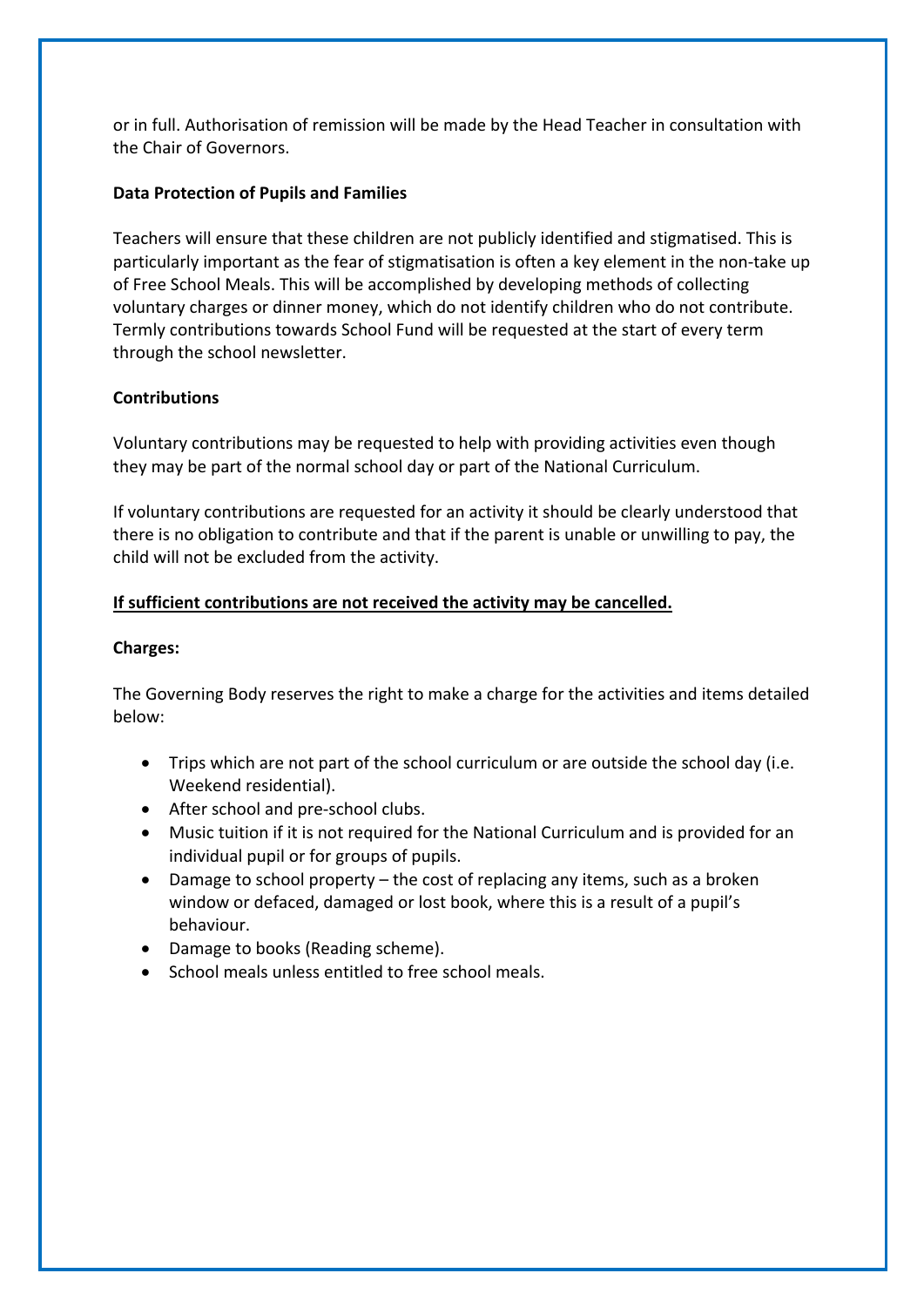#### **Individual Music Tuition**

Charges may be made to parents for individual tuition in playing any musical instrument, even if such tuition takes place during school hours. Parental agreement and a signed contract will be obtained before the tuition is provided.

#### **Ingredients or Materials for Practical Subjects**

Parents are encouraged to provide ingredients, materials etc. needed for practical subjects such as Technology. The Governing Body may charge for, at cost or less, or require the supply of, ingredients and materials if parents have indicated, in advance, their wish to own the finished product.

#### **Lost School Equipment, Books etc.**

Parents will be expected to replace or pay for the cost of lost items of school property.

## **Residential Activity**

The DfE in its guidance to School Governors states that "For a residential activity taking place largely during school time, or essential to the education provided at the school, no charge may be made for either the education or the costs of the travel. **However, parents will be asked for a voluntary contribution to cover these extra costs. If sufficient contributions are not received then the activity may be cancelled.**

Charges will be made for board and lodging in these circumstances, except for pupils who are receiving Income Support or Family Credit. The Head Teacher will tell all parents of the right to claim free activities if they are in receipt of these benefits. A voluntary contribution will be requested by the school for such activities.

(St Mary's & St Peter's Primary School will follow the relevant legislation as contained in the Education Reform Act 1988: Section 106, - 111, 117, and 118. The guidance is contained in the DCSF circular 2/89: Charges for School Activities).

## **Photocopying**

Any photocopying that is requested by parents relating to their child, under the 'Freedom of Information Act', will be charged at *10p per sheet and 20p for any colour printing. The information publication scheme details this process and other charges relating to the Freedom of Information Act.*

#### **Private Fees**

As a school we receive large numbers of reference requests for independent schools and this proves to be a significant burden on staff time. Writing reports for independent schools are time consuming and is not part of the required duties of a maintained school. The governors have a policy of charging a £50.00 fee to parents for references (payable in advance).

This is necessary to cover the administration costs involved in preparing references.

There are 2 ways you can have your reference request dealt with:-